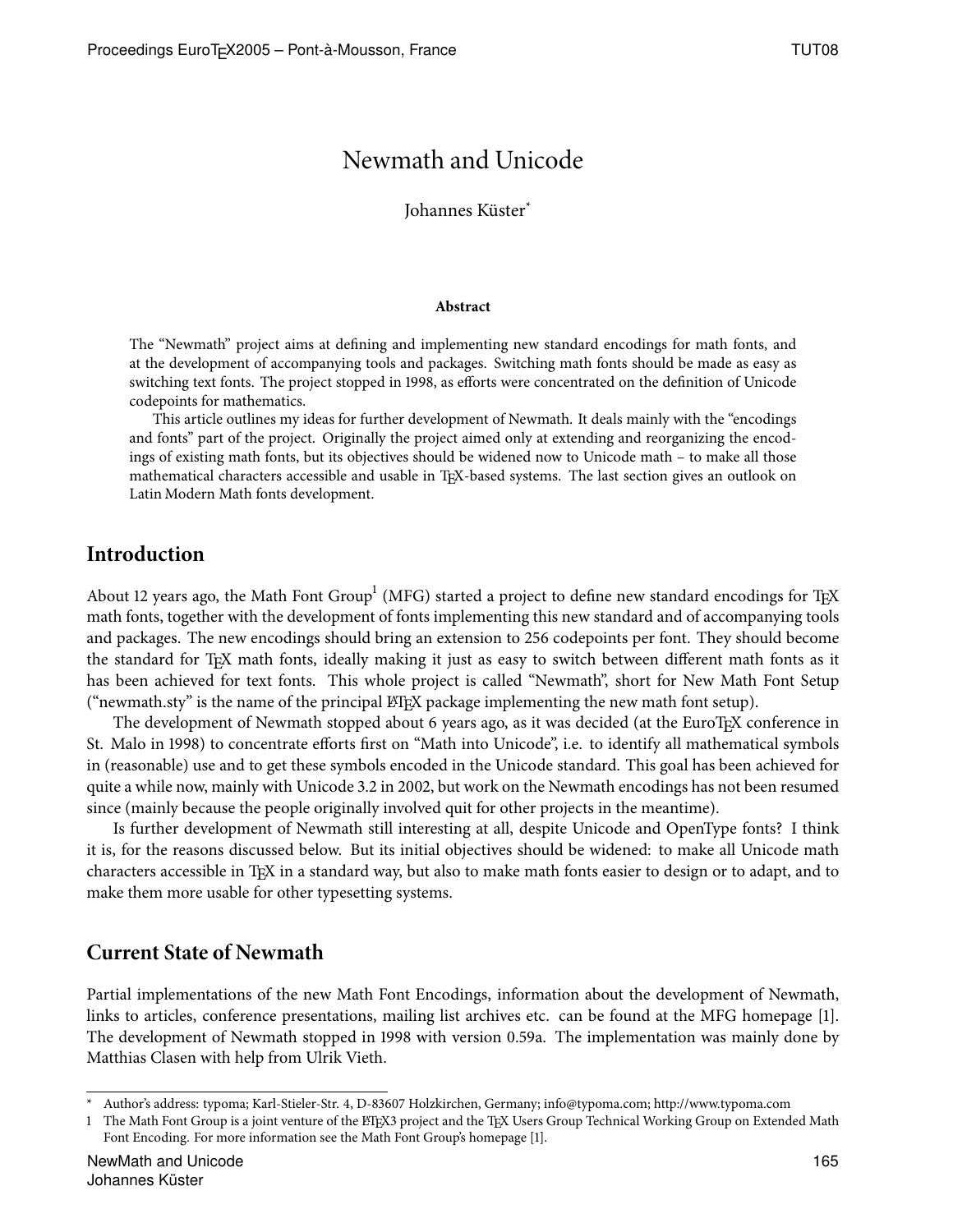Currently six encodings are defined:

- **–** Math Core (MC) contains Math Italic, Greek Upright and Italic, basic delimiters and other "alphabetic" characters (i.e. most of the characters which are really dependent on the font design and/or which are most likely to pre-exist in a text font)
- **–** Math Symbol Principal (MSP) contains a Calligraphic (or Formal Script) alphabet, the most important mathematical symbols, and basic accents
- **–** Math Symbol (MS1 or MSA) contains a Blackboard Bold (or "Doublestroke") alphabet and additional mathematical symbols
- **–** Math Symbol (MS2 or MSB) contains a Fraktur (or Blackletter) alphabet, some additional delimiters and accents, and an "Arrow Kit" (consisting of left and right arrow endings and repeatable middle parts (with negated and gapped versions), by which a great variety of different arrows at any desired length can be composed)
- Math Extension Principal (MXP)<sup>2</sup> contains text and display versions of big operators and integrals, wider version of basic accents (hat and tilde), the larger and extensible versions of the basic delimiters, larger root symbols, over- and underbrace parts, parts for extensible vertical arrows and bars
- **–** Math Extension (MX1 or MXA) contains additional big operators and integrals, larger and extensible versions of delimiters, and wider accents (vector, bar, tie, etc.).

Each of the *Symbol* encodings contains a complete alphabet  $(A-Z, a-z, \text{ digits } 0-9, \text{ dotless } i \text{ and } j)$  of a specific design for use in mathematical typesetting.

Compared with TEX's original "Math Extension" encoding, the new extension font encodings offer a much wider range of wide accents (9 sizes of each accent) and large delimiters (7 sizes instead of 4 for most delimiters, 14 for parentheses and non-extensible delimiters like angle brackets, plus extensible parts as necessary).

# **Unicode Math**

Since version 3.2, Unicode assigns almost 2.000 codepoints for mathematical characters. Due to the way in which Unicode evolved, and as new versions should be backward compatible, these codepoints are scattered over many Unicode blocks (mainly over 15 blocks in fact, of which 7 blocks are devoted exclusively to math characters; another 15 blocks each contain a few characters for occasional use in mathematics).

Additional information about Unicode math is given in the Unicode Technical Report #25 [2] and in "Math-Class6.txt" [3], a file which classifies the Unicode math characters according to their usage and provides "a mapping to standard entity sets commonly used for SGML and MathML documents". The classification is comparable to T<sub>E</sub>X's mathematical symbol classes, with the additional classes "diacritic" (which is not handled as a class by TEX, but by \mathaccent) and "fence" (an unpaired delimiter or a delimiter-like separator; normally treated as  $\mathcal{L}$  in T<sub>E</sub>X).

Glyph Variants in Unicode. Some mathematical symbols did not get a codepoint of their own, instead they can be accessed as a combination of two Unicode codes (examples are shown below). This is the case for the negated version of many relators, for variants of negated relators (with a vertical negation slash instead of a slanted one), and for some symbols which are considered mere stylistic or typographic variants of another symbol.

These variants are shown in three tables in  $[2]$ : Table 2.5 there shows those relators with encoded negated form for which a variant with vertical stroke overlay can be realized by composition of base character and overlay; Table 2.6 shows those relators for which the negated form can only be realized by composition (i.e. the negated form is not encoded itself); and Table 2.7 shows all the currently defined glyph variants, which can be realized as a combination with "Variant Selector 1" U+FE00.

Originally, the Math Symbol and Math Extension "Principal" encodings were named "Primary"; later this was changed to "Privilege". As I think neither really conveys the intended meaning, I decided to change the name to "Principal".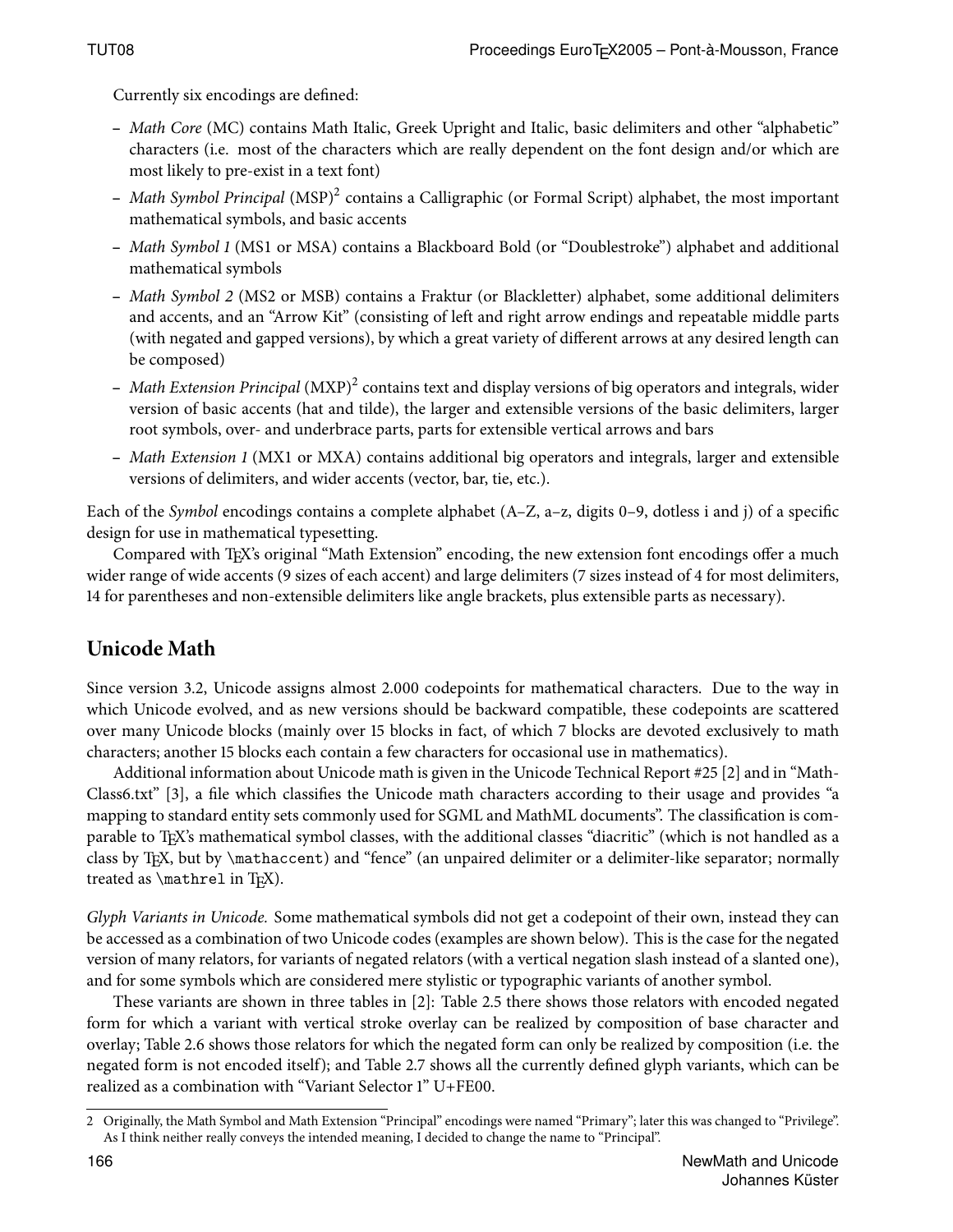| $\text{C}$ U+2209                     | $\text{U+2208, 20D2}$ | NOT AN ELEMENT OF                  |
|---------------------------------------|-----------------------|------------------------------------|
| $\neq$ U+2267,0338 $\geq$ U+2267,20D2 |                       | NEGATED GREATER-THAN OVER EQUAL TO |
| $\leq U+2268$                         | $\leq U+2268,$ FE00   | LESS-THAN BUT NOT EQUAL TO         |

Examples of Unicode variants and combinations: with U+20D2 "vertical line overlay", with  $U+0338$  "combining long solidus overlay" (with and without encoded negated version), and with U+FE00 "Variant Selector 1"

Future Additions to Unicode Math. Of course Unicode math can be and will be extended in the future. At the time of writing, the current version of Unicode is 4.1.0 (released March 2005). A few math characters were added in this version. Furthermore, the Unicode Pipeline Table [4] shows some mathematical characters which are currently under consideration for future inclusion in Unicode. Also newly discovered and newly invented symbols will be standardized in future version eventually, when they are "used by a considerable number of people." Such possible extension have to be taken into account when designing new math font encodings for TEX.

#### **Reasons for Newmath**

To see more clearly how Unicode math could be made usable for TEX, and why Newmath could still be very helpful, let's see what Unicode does offer and what it does not.

Unicode offers a very large set of mathematical characters, with a standardized code referring to each character. But the backward-compatibility leads to a quite unordered way in which characters are presented within Unicode. This is not a problem for a computer program (e.g. for any automatic conversion program, workflow processes and the like), but it makes it difficult for users to search for a specific character, or for font designers to get an overview over all those math characters.

Unicode does not offer any sorting or ranking of mathematical symbols, nor much information about the importance, meaning or usage of most characters. Also Unicode encodes only base characters, thus leaving all typographic variants aside which are needed in proper mathematical composition. Now theoretically all those glyphs could be defined in one large OpenType font, by assigning glyphs in the Private Use Areas (PUA) of Unicode, and/or by defining those glyphs as alternate forms of their base glyph via OpenType features. Unfortunately, it is not very likely that a standard way of PUA usage will evolve for math fonts. Also, the currently defined OpenType features are hardly suitable or sufficient for math fonts.

So I see many reasons why Newmath is still interesting and could be useful, despite Unicode and OpenType, and despite any successor of TeX which will be Unicode and OpenType capable:

- Newmath offers a standard interface for T<sub>E</sub>X (ET<sub>E</sub>X, ConT<sub>E</sub>Xt).
- Currently almost each set of math fonts comes with its own encodings, which makes font switching very cumbersome.
- Newmath will offer all the typographical variants needed.

This comprises most of the characters in extension fonts: larger and extensible delimiters, arrows and root symbols; text and display versions of big operators and integrals; wide accents. (This could be done in an OpenType font as well, of course.)

- **–** Newmath will order, sort and rank mathematical characters. This will give a much better overview than it is possible in Unicode, making it comparatively easy to find a specific character, to judge its importance, etc.
- **–** Newmath could serve as a guideline to font designers. Within Unicode, it is very hard for a font designer to identify the characters needed for mathematics, and to seperate indispensable math characters from less important ones. In fact, most font designers will be abhorred by the prospect of designing 2000 additional characters, of which many will be seldom used.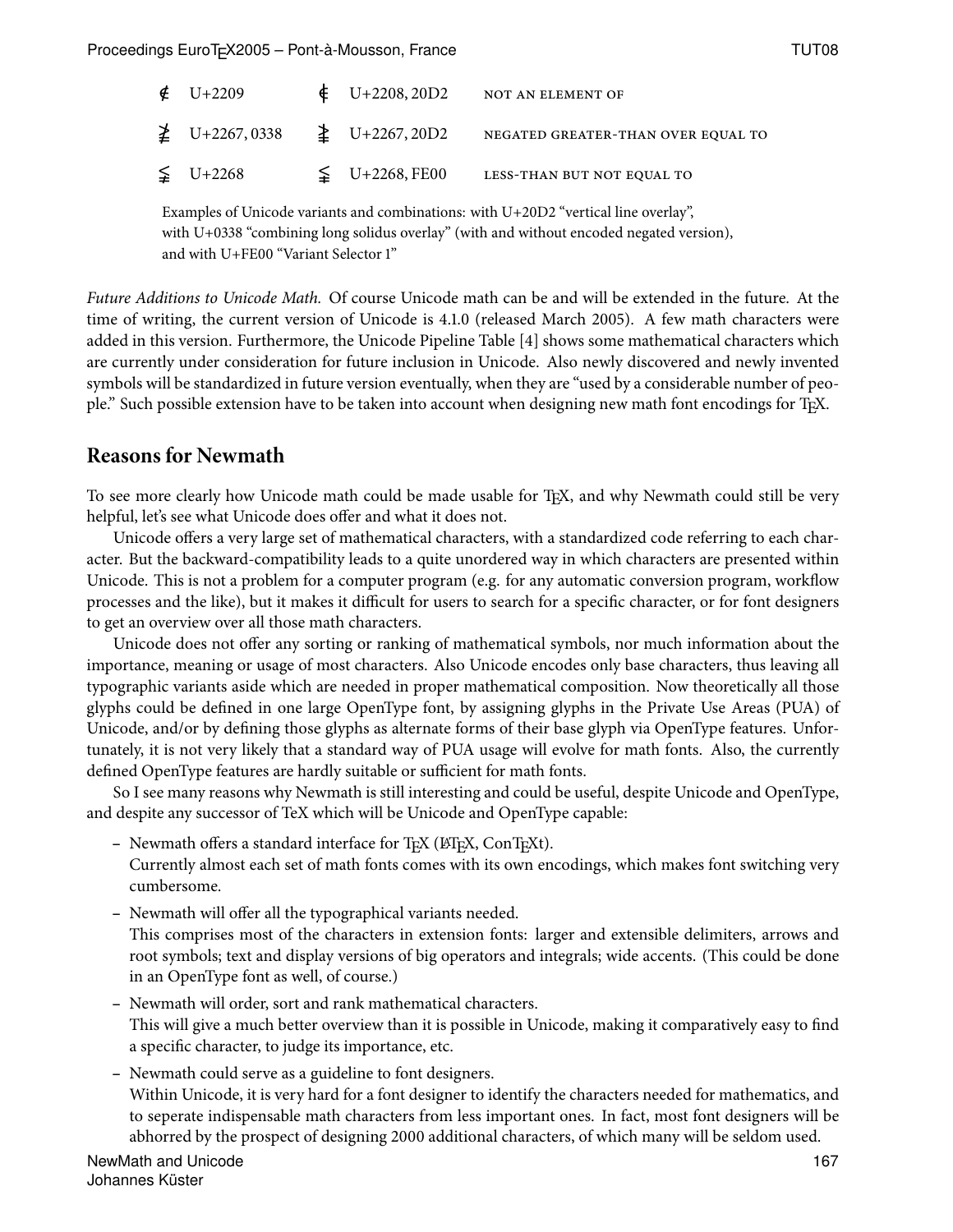Here Newmath could offer a clearly arranged and well-ordered set. For example is the math asterisk  $*(U+204E)$  LOW ASTERISK) easily overlooked, as most fonts already contain an asterisk  $*(U+002A)$ ASTERISK), but normally the latter is not suitable for math, which uses a larger version, six-pointed and vertically centered at the mathematical axis.

**–** Newmath could be used to classify math fonts.

Currently it is not easy to judge the usability of a specific math font, and to gain a quick overview of its glyph complement set. This could be made much easier by classifying the font according to the set of its supported Newmath encodings. For example, it should be quite easy then to see that a font has all the Unicode glyphs needed in Mathematical Logic.

### **Further Development of Newmath**

For further development of Newmath, I see the following areas: Encodings; macros; fonts; packages and tools; integration and interaction with other packages; additions and enhancements to T<sub>E</sub>X's mathematical typesetting engine.

I am mainly concerned with encodings, macros and fonts here, and my ideas for these areas are detailed in the sections below.

The development of "packages and tools" will, for a good part, go hand in hand with the development of macros (for LATEX, ConTEXt and plain TEX). By "integration and interaction with other packages" I mean that Newmath should work with other math packages (e.g. amsmath or nath in LATEX), but also that Newmath could borrow and integrate from other packages (e.g. macros in widespread use could be standardized). For possible "additions and enhancements to TEX's mathematical typesetting engine", see Ulrik Vieth's article []. Here I'm only dealing with these aspects in the way they influence possible encodings.

Of course I won't and can't do all the necessary work alone, so anyone who wishes to help and to contribute is invited to join the project. Also all steps in the development will be discussed on the Math Font Group's "math-font-discuss" mailing list (see [] for information about the mailing list and how to join it).

### **Development of the Encodings**

General Considerations. We have to take TEX's restrictions into account: only 16 families of math fonts are allowed in one formula (practically, this means in one document in most cases). Therefore the additional encodings should be designed in a way that minimizes the loading of additional fonts.

In a TFM file, only 15 different non-zero heights and 15 non-zero depths are allowed. While one could cope with this for symbol fonts in most cases, it is a really troublesome restriction when it comes to extension fonts. This leads to the strange vertical placement of most glyphs in extension fonts, which hinders their usability outside of TEX. But even within TEX, it could become impossible to cope with for some fonts which differ in design from some of Computer Modern's assumptions.

These restrictions should be overcome by any successor of T<sub>E</sub>X, maybe best with a new "math font metrics" format, but for the time being, the encodings should deal with them as good as possible.

But the encodings and macro packages should not be tied too closely to T<sub>E</sub>X and the current situation; they have to be flexible enough to be extendable - to other typesetting traditions like those of traditional Russian mathematical typography, and to font sets which bring their own extensions and special macros, like the Math-Time Pro fonts.

The Existing Encodings. I consider Math Core as fairly stable. Maybe about 5 characters could be moved to another encoding.<sup>3</sup> This would allow to include a few Roman characters like e, i, and maybe D (MathCore

<sup>3</sup> For example, only italic variants of  $f$ ,  $\sigma$ , and  $\tau$  are encoded here; moving these to an additional font-dependent encoding would allow to encode their upright variants there as well.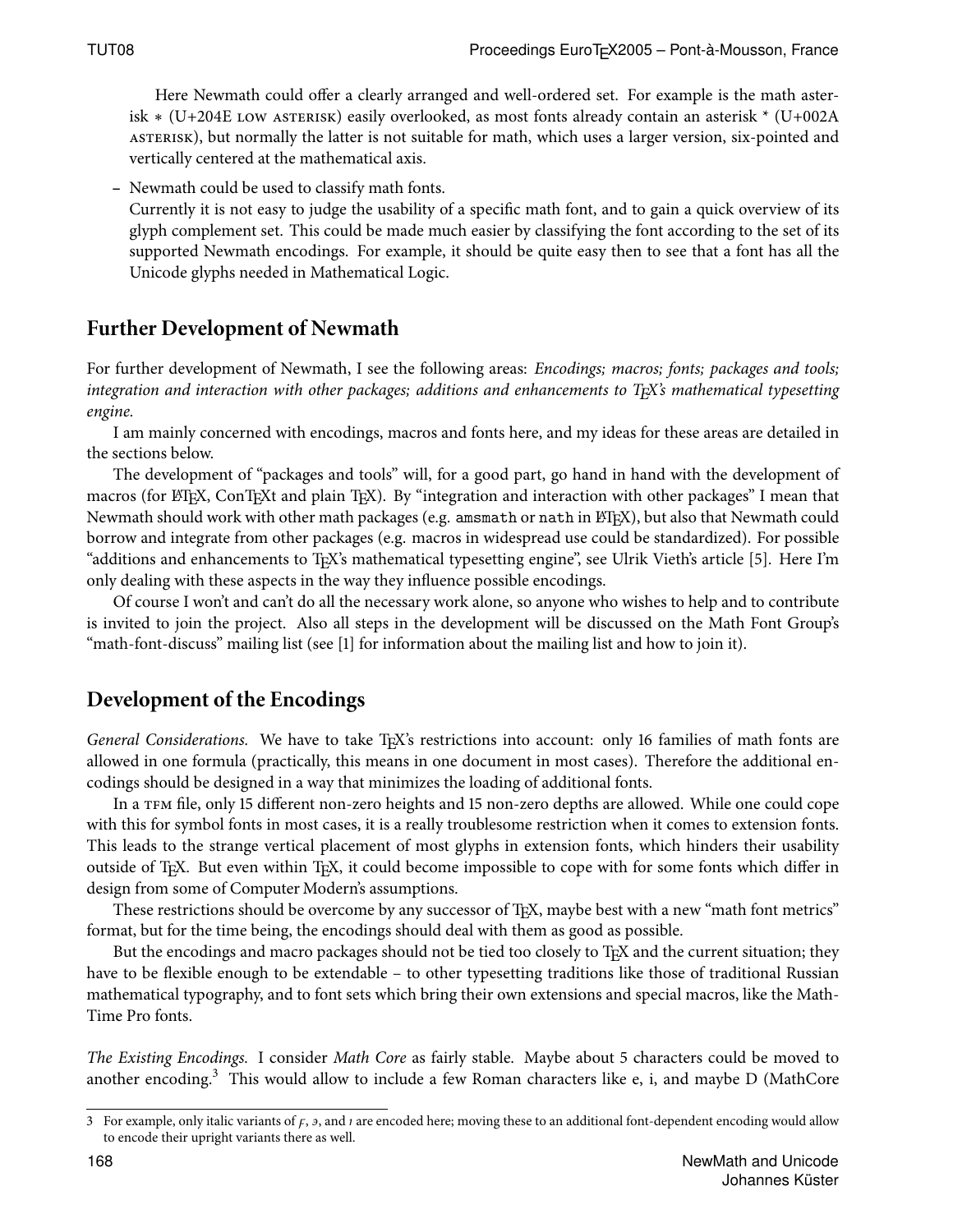already contains "d", and these single Roman letters are quite common in mathematical typography; inclusion in MathCore would allow kerning with Math Italic letters); but this may sacrice compatibility with the old math font setup.

Both Math Symbol Principal and Math Symbol One are stable as well, maybe with one or two questionable characters in each one, and with about 40 yet unassigned codepoints in MS 1. The additional Unicode symbols supply some obvious candidates for inclusion here.

For Math Symbol Two, I think that the Fraktur digits are a misunderstanding (the "Fraktur digits" currently included here stem from the Euler fonts, but apparently these are intended as Euler Roman old-style digits; while proper Fraktur digits – clearly visually seperate from Roman digits – just do not exist). So old-style (tabular<sup>4</sup>) digits should be put here, at least for math fonts which bring their own digits, like Euler. But in general, putting old-style digits here would make this encoding dependent on the text font used. A better way could be to put old-style digits in an additional, font-dependent encoding (alongside with additional letters and letterlike symbols which don't find a place in MathCore).

The Arrow Kit could be moved to an encoding of its own, as many more arrow pieces could be added then (Unicode features many additional arrows; some of these are candidates for extensible arrows).

The case is different for the extension fonts: maybe the whole encodings should be overthrown, maybe we should sacrifice compatibility with older documents here in favour of a clearer layout. By putting e.g. root, accents, and over- and underbrace into one encoding, and putting delimiters and big operators into a second one, most glyphs could be brought to their natural position, which would ease the design and greatly improve the general usability of such fonts.

New Additional Encodings. For the remaining Unicode math characters (i.e. for the characters not yet encoded in Newmath), we have to design new, additional encodings. First, let's see how many additional characters there are, and how many additional forms (like larger delimiters) we need. The following table gives a rough number for the additional characters in each class, with the number of additional codepoints needed in TFX:

| Arrows:                  | 250      | + arrow kit pieces:     | 100 |     |
|--------------------------|----------|-------------------------|-----|-----|
| <b>Binary Operators:</b> | 130      |                         |     |     |
| Geometric Symbols:       | 100      |                         |     |     |
| Miscellaneous Symbols:   | 30       |                         |     |     |
| Ordinary Symbols:        | 90       |                         |     |     |
| Punctuation:             | 15       |                         |     |     |
| Relators:                | 230      | + negated variants:     | 100 |     |
| Z Notation:              | 10       |                         |     |     |
| Accents and Overlays:    | 30       | $+$ in extension fonts: |     | 90  |
| Big Operators:           | $\Omega$ | $+$ in extension fonts: |     | 40  |
| Delimiters:              | 45       | $+$ in extension fonts: |     | 450 |
| Integrals:               | 25       | + in extension fonts:   |     | 50  |
| Total number of glyphs:  | 955      | + in symbol fonts:      | 200 |     |
|                          |          | + in extension fonts:   |     | 630 |

This would mean 4 or 5 additional symbol font encodings (possibly including 1 or 2 arrow kit encodings), and 3 or 4 additional extension font encodings.

To minimize the loading of additional fonts, and to offer clearly arranged font layouts (both to users and to font designers), we should sort and group the Unicode characters, according to importance, meaning, and area of use (within mathematics). For example, all symbols specific to one field of mathematics should be kept together in one encoding (e.g. logic, geometry, or z-notation symbols).

Many OpenType fonts come with (at least) four sets of digits: lining and old-style, each as proportional and as tabular. For math, tabular digits are used, where all the digits have the same width.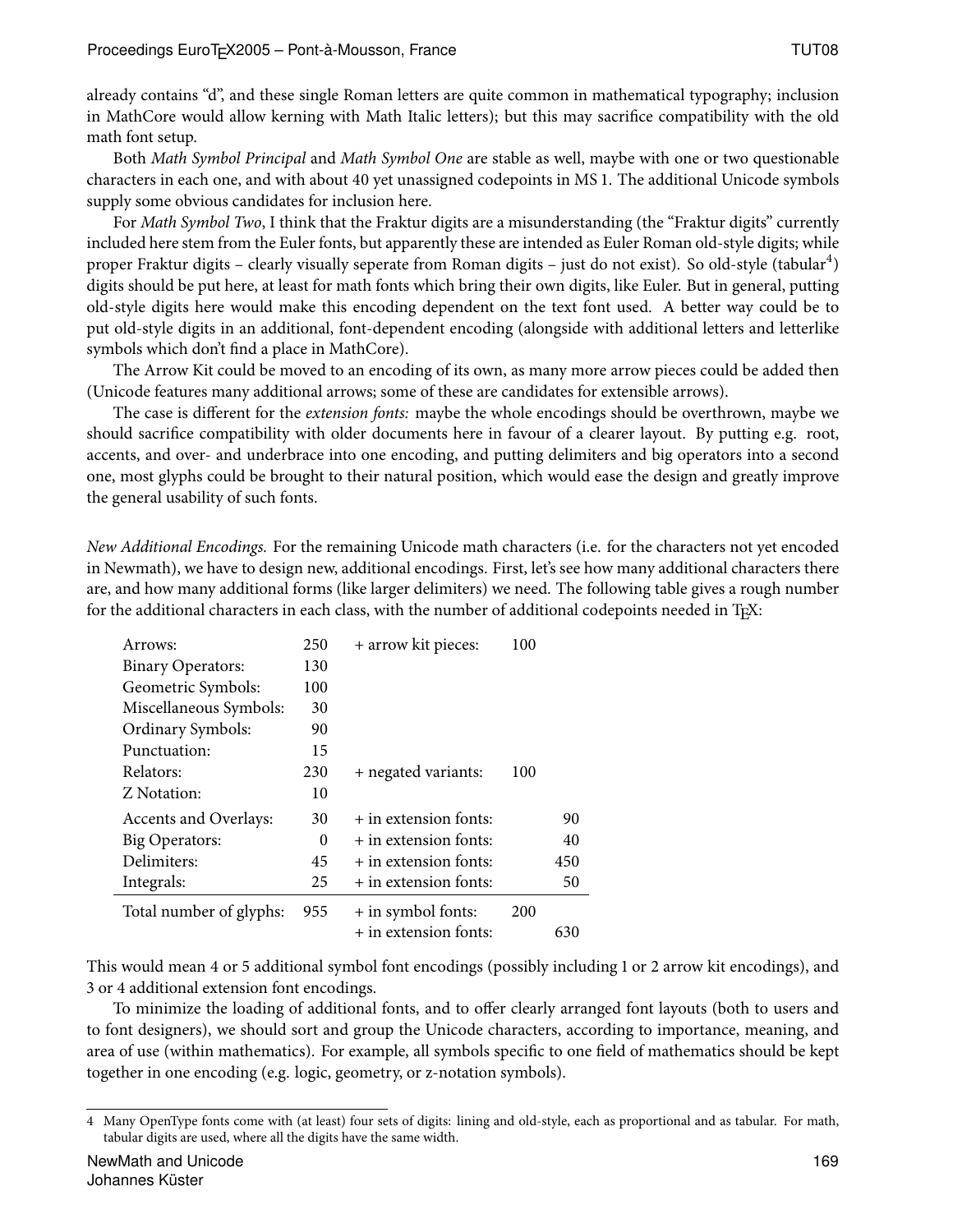Most documents will only need a limited set of mathematical symbols, and well-designed encodings should make it possible to keep within T<sub>E</sub>X's restriction to 16 math font families in most cases – without the need for mid-document changes of math encodings.

Unfortunately Unicode does not provide much information neither about the use of a specific character nor about its field of use, so many characters need some research before one could group them properly into an encoding.

### **Macros and Packages**

Along with the new encodings, we do need standard macro names to access those glyphs. Again, any information about the meaning of a character is very helpful here, as then the macro could be named accordingly. For some characters, this is a rather straightforward task.

Ideally, these macro names should be the same in all TEX based systems (especially in plain TEX, ETEX and ConTEXt). Of course one has to develop a "Newmath" package (or file bundle) for each system, but these macro definitions will form the core of each such package and will essentially remain the same.

For LATEX, the current version of Newmath already supplies the necessary files, so we just have to extend these accordingly. When Newmath development ceased in 1998, ConTEXt was not very widespread yet, but now Newmath should of course support it (and vice versa).

TEX's existing math macro names could be broadly categorized as

- **–** descriptive (describing the shape, e.g. \uparrow)
- **–** semantic (describing the meaning, e.g. \sum, \times)
- **–** mixed (partly semantic, partly descriptive, e.g. \otimes).

Obviously Knuth employed the following scheme: any symbol with one fixed meaning gets a macro name according to its semantics (thus, \sum and not \bigsigmaup or whatever). Any symbol without fixed or with more-than-one meaning gets a macro name describing the shape. And the mixed names come in for symbols where the base symbol or a component of the symbol has a semantic name already, but where the meaning of the combined symbol is not clear or not fixed. Of course the new additional macro names should follow this scheme, using a semantic name whenever possible.

In addition, Newmath could be extended to gather macros in widespread use, which could be standardized by including them in Newmath packages. Examples of such macros are \abs{...} and \norm{...}. Supplying such a standardized set of (alternative) semantic macros could be very helpful to many users. In fact, by using well-chosen semantic macros, a T<sub>EX</sub> source sometimes can be more readable than its pretty-printed output – and of course it greatly helps in conversion e.g. to Content MathML or OpenMath.

## **Latin Modern Math Fonts**

Encodings, macro packages, and tools are only useful together with fonts. Freely available math fonts could be extended and reencoded, and commercial math fonts could be mapped to the new encodings via virtual fonts (but in most cases they will lack many of the additional glyphs). A good part of this work (on Computer Modern extension and on virtual fonts for other math fonts) has been done already in the last version of Newmath, of course based on the math fonts available at that time. For the future development, it doesn't seem to be a very useful approach to extend the Metafont sources of Computer Modern, as most users would want PostScript Type 1 or OpenType fonts. Instead, I think of extending the Latin Modern fonts.

The Latin Modern math fonts will be a set of freely available math fonts, for use with Latin Modern text fonts. I will design and develop these fonts (with the help of anybody who volunteers to work on these fonts). However I did not start to work on these fonts yet, so I can only give an account of my ideas and intentions here.